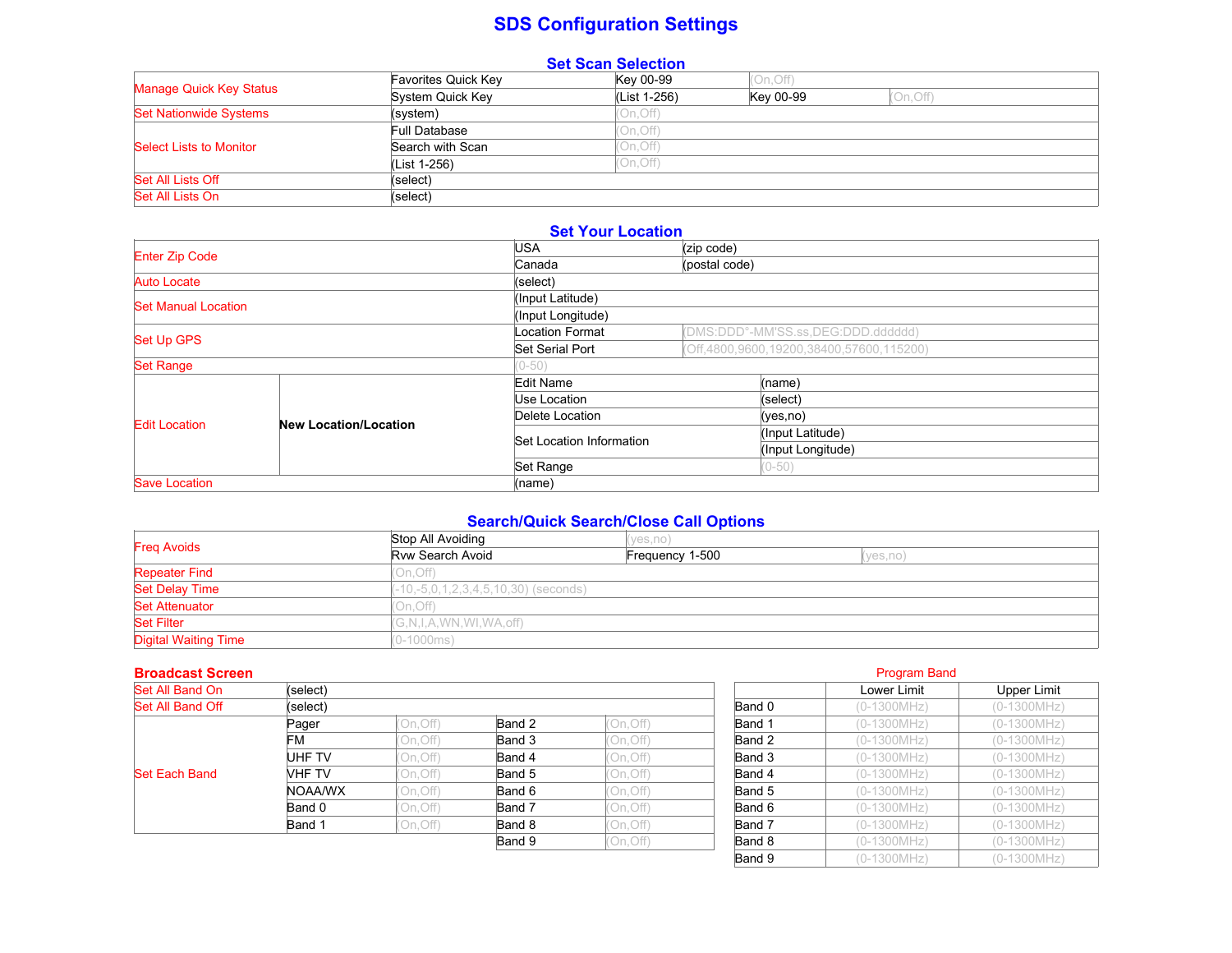|                           |                |       |                                                                                                        |     |           | Search for |                               |                             |                    |               |
|---------------------------|----------------|-------|--------------------------------------------------------------------------------------------------------|-----|-----------|------------|-------------------------------|-----------------------------|--------------------|---------------|
| <b>Edit Custom Search</b> |                |       | (Auto, 5, 6.25, 7.5, 8.33, 10,<br>$ 12.5, 15, 20, 25, 50, 100\rangle$<br>(Auto, AM, FM, NFM, WFM, FMB) |     |           |            | *Search with Scan             |                             |                    |               |
| Search Name               | Lower          | Upper | Delay                                                                                                  | Mod | Att       | Step       | Filter                        | <b>Digital Waiting Time</b> | Set Avoid          | Set Hold Time |
| (Custom 0)                | $(25-1300MHz)$ |       | $\vert$ (25-1300MHz) $\vert$ (-10,-5,0,1,2,3,4,5,10,30)                                                |     | (On, Off) |            | (G, N, I, A, WN, WI, WA, off) | $(0-1000ms)$                | (temp, perm, stop) | $(0-255)$     |
| (Custom 1)                | $(25-1300MHz)$ |       | $[(25-1300MHz)]$ (-10,-5,0,1,2,3,4,5,10,30)                                                            |     | (On, Off) |            | (G, N, I, A, WN, WI, WA, off) | $(0-1000ms)$                | (temp,perm,stop)   | $(0-255)$     |
| (Custom 2)                | $(25-1300MHz)$ |       | $\left[ (25-1300 MHz) \right] (-10,-5,0,1,2,3,4,5,10,30)$                                              |     | (On, Off) |            | (G, N, I, A, WN, WI, WA, off) | $(0-1000ms)$                | (temp,perm,stop)   | $(0-255)$     |
| (Custom 3)                | $(25-1300MHz)$ |       | $\left[ (25-1300 \text{MHz}) \right]$ (-10,-5,0,1,2,3,4,5,10,30)                                       |     | (On, Off) |            | (G, N, I, A, WN, WI, WA, off) | $(0-1000ms)$                | (temp,perm,stop)   | $(0-255)$     |
| (Custom 4)                | $(25-1300MHz)$ |       | $[(25-1300MHz)]$ (-10,-5,0,1,2,3,4,5,10,30)                                                            |     | (On, Off) |            | (G, N, I, A, WN, WI, WA, off) | $(0-1000ms)$                | (temp,perm,stop)   | $(0-255)$     |
| (Custom 5)                | $(25-1300MHz)$ |       | $[(25-1300MHz)]$ (-10,-5,0,1,2,3,4,5,10,30)                                                            |     | (On, Off) |            | (G, N, I, A, WN, WI, WA, off) | $(0-1000ms)$                | (temp,perm,stop)   | $(0-255)$     |
| (Custom 6)                | $(25-1300MHz)$ |       | $ (25-1300MHz) $ (-10,-5,0,1,2,3,4,5,10,30)                                                            |     | (On, Off) |            | (G,N,I,A,WN,WI,WA,off)        | $(0-1000ms)$                | (temp,perm,stop)   | $(0-255)$     |
| (Custom 7)                | $(25-1300MHz)$ |       | $[(25-1300MHz)]$ (-10,-5,0,1,2,3,4,5,10,30)                                                            |     | (On, Off) |            | (G, N, I, A, WN, WI, WA, off) | $(0-1000ms)$                | (temp,perm,stop)   | $(0-255)$     |
| (Custom 8)                | $(25-1300MHz)$ |       | $(25-1300MHz)$ $(-10,-5,0,1,2,3,4,5,10,30)$                                                            |     | (On, Off) |            | (G, N, I, A, WN, WI, WA, off) | $(0-1000ms)$                | (temp,perm,stop)   | $(0-255)$     |
| (Custom 9)                | $(25-1300MHz)$ |       | $\left[ (25-1300 MHz) \right] (-10,-5,0,1,2,3,4,5,10,30)$                                              |     | (On, Off) |            | (G, N, I, A, WN, WI, WA, off) | $(0-1000ms)$                | (temp, perm, stop) | $(0-255)$     |

\*See also Profile worksheet.

### **Set Search Key**

#### **Search with Scan**

Set System Avoid - See also Profile worksheet. (temp,perm,stop)

|                        |           |                        | <b>Close Call</b>          |                                            |                                                       |  |
|------------------------|-----------|------------------------|----------------------------|--------------------------------------------|-------------------------------------------------------|--|
| <b>Select CC Bands</b> |           | <b>Close Call Only</b> | (select)                   |                                            |                                                       |  |
| Band 1-VHF Low 1       | (On, Off) | <b>Hits with Scan</b>  | Set Avoid                  |                                            | (temp, perm, stop)                                    |  |
| Band 2-VHF Low 2       | (On,Off)  |                        | Set Hold Time              |                                            | $(0-255)$ (seconds)                                   |  |
| Band 3-Air Band        | (On, Off) | Set CC Mode            | (Off, CC DND, CC Priority) |                                            |                                                       |  |
| Band 4-VHF High 1      | (On, Off) |                        | Set Alert Tone             | Set Tone                                   | $(1 - 9, Off)$                                        |  |
| Band 5-VHF High 2      | (On, Off) |                        |                            | Set Level                                  | (Auto.Level 1-15)                                     |  |
| Band 6-UHF             | On, Off)  | Set CC Alert           | Set Alert Light            | Set Color                                  | (Off, Blue, Red, Magenta, Green, Cyan, Yellow, White) |  |
| Band 7-800MHz+         | (On,Off)  |                        |                            | Set Pattern                                | (On, Slow Blink, Fast Blink)                          |  |
|                        |           |                        | Set CC Pause               | $(3,5,10,15,30,45,60,$ infinite) (seconds) |                                                       |  |

| <b>Priority Scan</b>                                    |                      |  |  |  |  |
|---------------------------------------------------------|----------------------|--|--|--|--|
| <b>Set Priority</b><br>(Off.Priority DND.Priority Scan) |                      |  |  |  |  |
| <b>Set Interval</b>                                     | $(1-10)$ (seconds)   |  |  |  |  |
| MaxCHs/Pri-Scan                                         | $(1-100)$ (channels) |  |  |  |  |

# **Weather Operation**

| <b>Weather Scan</b>     | (select)                         |                   | <b>Program SAME</b>                                                                                                                     |  |  |  |  |  |
|-------------------------|----------------------------------|-------------------|-----------------------------------------------------------------------------------------------------------------------------------------|--|--|--|--|--|
| <b>Weather Alert</b>    | (Alert only, SAME 0-4, All FIPS) | SAME <sub>0</sub> | FIPS codes                                                                                                                              |  |  |  |  |  |
| <b>Review WX Alerts</b> | (select)                         | Edit County 0     | $\vert$ (000000) $\vert$ (000000) $\vert$ (000000) $\vert$ (000000) $\vert$ (000000) $\vert$ (000000) $\vert$ (000000) $\vert$ (000000) |  |  |  |  |  |
| <b>Set Delay</b>        | $(-10,-5,-,0,1,2,3,4,5,10,30)$   | <b>SAME 1</b>     | FIPS codes                                                                                                                              |  |  |  |  |  |
| <b>Set Attenuator</b>   | On, Off)                         | Edit County 1     |                                                                                                                                         |  |  |  |  |  |
| <b>Weather Priority</b> | (On, Off)                        | SAME 2            | FIPS codes                                                                                                                              |  |  |  |  |  |
|                         |                                  | Edit County 2     |                                                                                                                                         |  |  |  |  |  |
|                         |                                  | SAME <sub>3</sub> | <b>FIPS</b> codes                                                                                                                       |  |  |  |  |  |
|                         |                                  | Edit County 3     | $(000000) (000000)$ $(0000000)$ $(0000000)$ $(000000)$ $(000000)$ $(000000)$ $(000000)$                                                 |  |  |  |  |  |
|                         |                                  | <b>SAME 4</b>     | FIPS codes                                                                                                                              |  |  |  |  |  |
|                         |                                  | Edit County 4     | $(000000)$ $(000000)$ $(000000)$ $(000000)$ $(000000)$<br>(000000)   (000000)   (000000)                                                |  |  |  |  |  |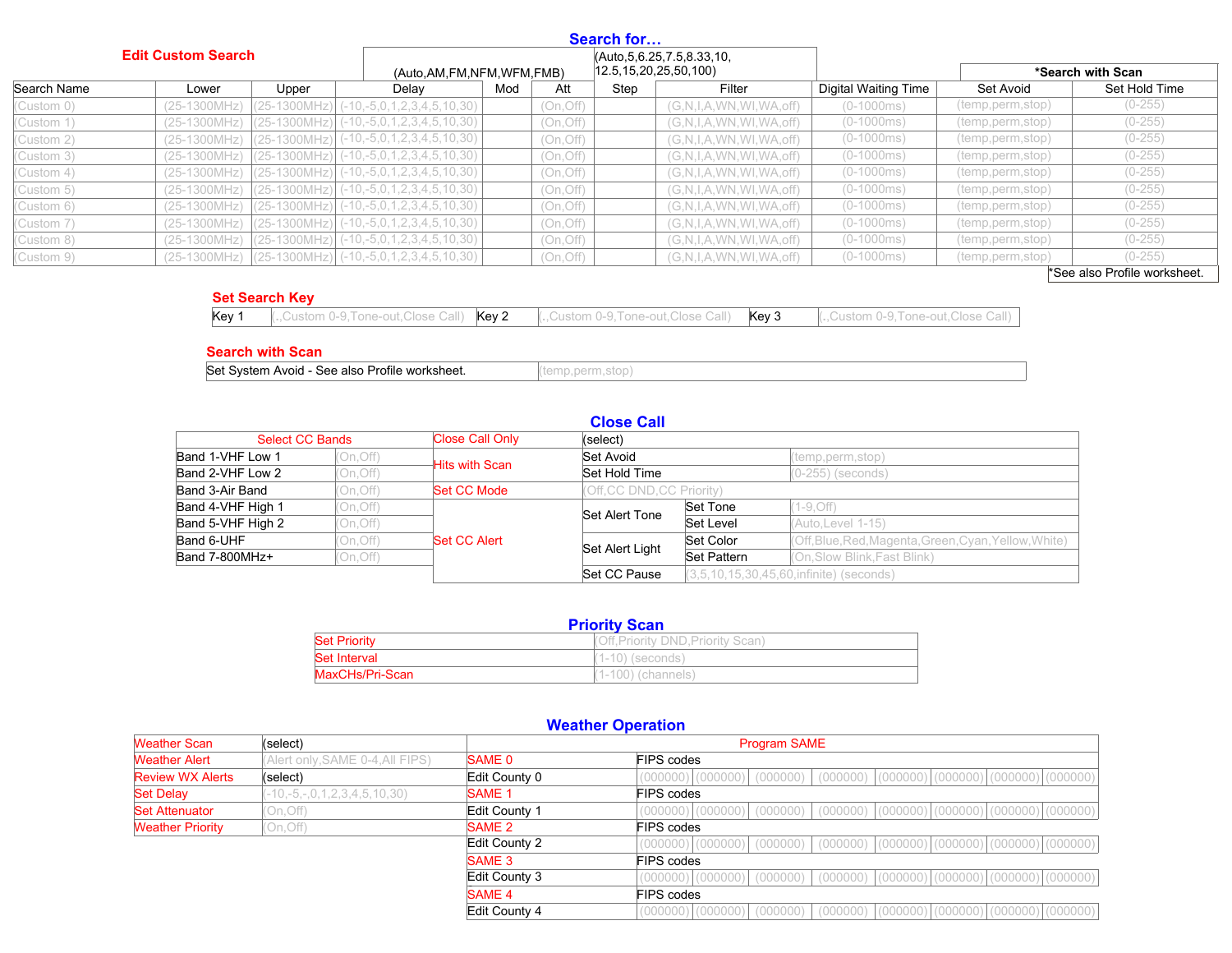# **Discovery**

| <b>Trunking Discovery</b>     |                          |                              |                                                           |  |  |  |  |  |
|-------------------------------|--------------------------|------------------------------|-----------------------------------------------------------|--|--|--|--|--|
| <b>New Session</b>            | (system name)            | (site)                       | (session name)                                            |  |  |  |  |  |
|                               | <b>Start Discovery</b>   | (select)                     |                                                           |  |  |  |  |  |
|                               | <b>Edit Session Name</b> | (name)                       |                                                           |  |  |  |  |  |
|                               | Set Delay                | $(0,1,2,3,4,5)$ (seconds)    |                                                           |  |  |  |  |  |
|                               | Set Logging              | All, New Only)               |                                                           |  |  |  |  |  |
| Session                       | Set Compare to Database  | On, Off)                     |                                                           |  |  |  |  |  |
|                               | Set Record Duration      |                              | (None, 30, 60, 90, 120, 150, 180, 300, 600) (seconds)     |  |  |  |  |  |
|                               | Set Time-Out Timer       | Off, 10, 30, 60) (seconds)   |                                                           |  |  |  |  |  |
|                               | System Information       | (select)                     |                                                           |  |  |  |  |  |
|                               | Set Auto Store           | On, Off)                     |                                                           |  |  |  |  |  |
|                               | Delete Session           | (ves.no)                     |                                                           |  |  |  |  |  |
|                               | Change System            | (system name)                | (site)                                                    |  |  |  |  |  |
| <b>Conventional Discovery</b> |                          |                              |                                                           |  |  |  |  |  |
| <b>New Session</b>            | (session name)           |                              |                                                           |  |  |  |  |  |
|                               | <b>Start Discovery</b>   | (select)                     |                                                           |  |  |  |  |  |
|                               | <b>Edit Session Name</b> | (name)                       |                                                           |  |  |  |  |  |
|                               | Set Limit Frequencies    | Set Lower Limit              | (25-1300MHz)                                              |  |  |  |  |  |
|                               |                          | Set Upper Limit              | (25-1300MHz)                                              |  |  |  |  |  |
|                               | Set Modulation           | Auto, AM, FM, NFM, WFM, FMB) |                                                           |  |  |  |  |  |
|                               | <b>Set Step</b>          |                              | (Auto, 5, 6.25, 7.5, 8.33, 10, 12.5, 15, 20, 25, 50, 100) |  |  |  |  |  |
| Session                       | Set Delay                | $(0,1,2,3,4,5)$ (seconds)    |                                                           |  |  |  |  |  |
|                               | Set Logging              | All, New Only)               |                                                           |  |  |  |  |  |
|                               | Set Compare to Database  | On.Off)                      |                                                           |  |  |  |  |  |
|                               | Set Record Duration      |                              | None, 30, 60, 90, 120, 150, 180, 300, 600) (seconds)      |  |  |  |  |  |
|                               | Set Time-Out Timer       | Off, 10, 30, 60) (seconds)   |                                                           |  |  |  |  |  |
|                               | Set Auto Store           | On, Off)                     |                                                           |  |  |  |  |  |
|                               | Delete Session           | (yes,no)                     |                                                           |  |  |  |  |  |

|                              |                                                                 | <b>Display Options</b> |                                |                 |  |  |
|------------------------------|-----------------------------------------------------------------|------------------------|--------------------------------|-----------------|--|--|
| <b>Backlight Options</b>     |                                                                 | Squelch                | (Off,5,10 [sec], Open Squelch) |                 |  |  |
|                              | <b>Set Timer</b>                                                | <b>Keypress</b>        | (15,30,60,120 [sec], Infinite) |                 |  |  |
|                              | Set Dimmer (SDS100)                                             | $10 - 100\%$           |                                |                 |  |  |
|                              | Set Dimmers (SDS200)                                            | Set Low Dimmer         | Set Middle Dimmer              | Set High Dimmer |  |  |
|                              |                                                                 | $10 - 100\%$           | $(10-100\%)$                   | $(10-100\%)$    |  |  |
|                              |                                                                 | Auto                   | (+ Polarity, - Polarity)       |                 |  |  |
|                              | Set Dimmer Mode (SDS200)                                        | Manual                 | Low, Middle, High)             |                 |  |  |
|                              | <b>Set Key Backlight</b>                                        | (On, Off)              |                                |                 |  |  |
|                              | Flash w/Backlight Off                                           | (On, Off)              |                                |                 |  |  |
|                              | <b>External Power (SDS100)</b><br>(Backlight On, Backlight Off) |                        |                                |                 |  |  |
| Customize                    |                                                                 |                        |                                |                 |  |  |
| Set ID Format (MOT/P25)      | (Decimal Format, Hex Format)                                    |                        |                                |                 |  |  |
| Set ID Format (EDCS)         | (AFS Format, Decimal Format)                                    |                        |                                |                 |  |  |
| <b>Set Scan Display Mode</b> | (Simple, Detail)                                                |                        |                                |                 |  |  |
| Set B/W or Color Mode        | (Color Mode, Black w/White Text, White w/Black Text)            |                        |                                |                 |  |  |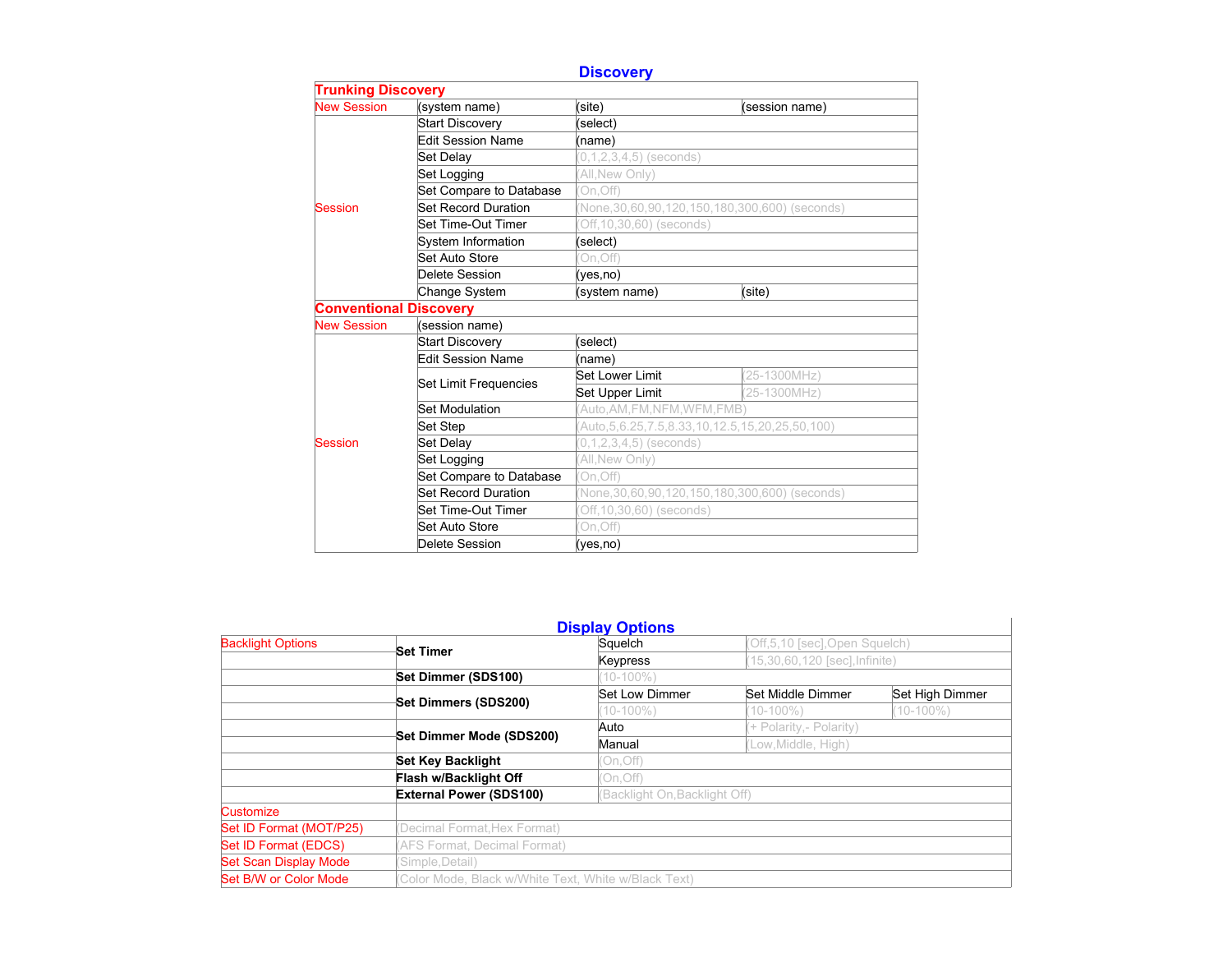# **Settings**

| <b>Adjust Key Beep</b>       | <b>Upgrade</b>                                                  |                                      |                  |                                              |                           |  |  |
|------------------------------|-----------------------------------------------------------------|--------------------------------------|------------------|----------------------------------------------|---------------------------|--|--|
|                              |                                                                 | Set Year                             |                  |                                              |                           |  |  |
|                              | Set Date                                                        | Set Month                            |                  |                                              |                           |  |  |
|                              |                                                                 | Set Day                              |                  |                                              |                           |  |  |
| <b>Set Clock</b>             | <b>Set Time</b>                                                 | Set Hour                             |                  |                                              |                           |  |  |
|                              |                                                                 | Set Minute                           |                  |                                              |                           |  |  |
|                              | Set Time Zone                                                   | $(+14,-14)$                          |                  |                                              |                           |  |  |
|                              | <b>Set Daylight Saving</b>                                      | On, Off)                             |                  |                                              |                           |  |  |
| <b>Upgrade</b>               | (ProVoice, DMR/MotoTRBO, NXDN)                                  |                                      |                  |                                              |                           |  |  |
|                              | Set Battery Save                                                | On, Off)                             |                  |                                              |                           |  |  |
|                              | Set Charge Time                                                 | $(1-14)$ (hours)                     |                  |                                              |                           |  |  |
| Battery Options (SDS100)     |                                                                 |                                      |                  | <b>Set Alert Tone</b>                        | (640,780,920,1060,1200Hz) |  |  |
|                              | Set Battery Low                                                 | Set Alert                            | Set Interval     |                                              | $(1-60)$ (seconds)        |  |  |
|                              |                                                                 |                                      | Set Alert Volume |                                              | Off, Auto, Level 1-15)    |  |  |
|                              |                                                                 | Set Voltage<br>$(3300 - 4400$ mv)    |                  |                                              |                           |  |  |
| <b>Site NAC Operation</b>    | (Use Site NAC, Ignore Site NAC)                                 |                                      |                  |                                              |                           |  |  |
| Global Auto Filter           | Normal, Invert, Auto, Wide Normal, Wide Invert, Wide Auto, Off) |                                      |                  |                                              |                           |  |  |
| <b>Auto Shutoff</b>          | Off, 5, 10, 15, 30, 45 [min], 1, 2, 3 [hours])                  |                                      |                  |                                              |                           |  |  |
| <b>LAN Settings (SDS200)</b> | Set IP Assignment                                               | Disable, Auto (DHCP, Manual)         |                  |                                              |                           |  |  |
|                              | Set FTP Server                                                  |                                      |                  | Set Read Only Account, Set Writable Account) |                           |  |  |
|                              | Show IPs                                                        |                                      |                  |                                              |                           |  |  |
| Set Audio Time Off (SDS200)  | 100,500 [ms], 1, 2, 3, 4, 5, 10, 30, [secs], Infinite)          |                                      |                  |                                              |                           |  |  |
| <b>Replay Options</b>        | Set Replay Duration<br>(30,60,90,120,150,180,210,240) (seconds) |                                      |                  |                                              |                           |  |  |
|                              | <b>Review Recordings</b>                                        | (select)                             |                  |                                              |                           |  |  |
| <b>Restore Options</b>       | Clear User Data                                                 | (select)                             |                  |                                              |                           |  |  |
|                              | <b>Reset User Settings</b>                                      | (select)                             |                  |                                              |                           |  |  |
| See Scanner Info             | (% memory used)                                                 | (Memory Used, Total Size, Free Size) |                  |                                              |                           |  |  |
|                              | (Firmware version)                                              | (Version, Serial Number, CheckSum)   |                  |                                              |                           |  |  |

|             |                                                    |            |             | <b>Band Defaults</b>         |                                                    |             |                               |            |
|-------------|----------------------------------------------------|------------|-------------|------------------------------|----------------------------------------------------|-------------|-------------------------------|------------|
|             | (5,6.25,7.5,8.33,10,<br>12.5, 15, 20, 25, 50, 100) |            |             |                              | (5,6.25,7.5,8.33,10,<br>12.5, 15, 20, 25, 50, 100) |             |                               |            |
| <b>Band</b> | Mode                                               | Step (kHz) | <b>Band</b> | Mode                         | Step (kHz)                                         | <b>Band</b> | Mode                          | Step (kHz) |
| 25.0        | Auto, AM, FM, NFM, WFM, FMB)                       |            | 108.0       | Auto, AM, FM, NFM, WFM, FMB) |                                                    | 400.0       | Auto, AM, FM, NFM, WFM, FMB)  |            |
| 26.9        | Auto, AM, FM, NFM, WFM, FMB)                       |            | 137.0       | Auto, AM, FM, NFM, WFM, FMB) |                                                    | 406.0       | Auto, AM, FM, NFM, WFM, FMB)  |            |
| 27.4        | Auto, AM, FM, NFM, WFM, FMB)                       |            | 144.0       | Auto, AM, FM, NFM, WFM, FMB) |                                                    | 420.0       | Auto, AM, FM, NFM, WFM, FMB)  |            |
| 28.0        | Auto, AM, FM, NFM, WFM, FMB)                       |            | 148.0       | Auto, AM, FM, NFM, WFM, FMB) |                                                    | 450.0       | Auto, AM, FM, NFM, WFM, FMB)  |            |
| 29.7        | Auto, AM, FM, NFM, WFM, FMB)                       |            | 150.8       | Auto, AM, FM, NFM, WFM, FMB) |                                                    | 470.0       | Auto, AM, FM, NFM, WFM, FMB)  |            |
| 50.0        | Auto, AM, FM, NFM, WFM, FMB)                       |            | 162.0       | Auto, AM, FM, NFM, WFM, FMB) |                                                    | 758.0       | Auto, AM, FM, NFM, WFM, FMB)  |            |
| 54.0        | Auto, AM, FM, NFM, WFM, FMB)                       |            | 174.0       | Auto, AM, FM, NFM, WFM, FMB) |                                                    | 788.0       | Auto, AM, FM, NFM, WFM, FMB)  |            |
| 72.0        | Auto, AM, FM, NFM, WFM, FMB)                       |            | 216.0       | Auto, AM, FM, NFM, WFM, FMB) |                                                    | 806.0       | Auto, AM, FM, NFM, WFM, FMB)  |            |
| 76.0        | Auto, AM, FM, NFM, WFM, FMB)                       |            | 225.0       | Auto, AM, FM, NFM, WFM, FMB) |                                                    | 849.0       | Auto, AM, FM, NFM, WFM, FMB)  |            |
| 88.0        | Auto, AM, FM, NFM, WFM, FMB)                       |            | 380.0       | Auto, AM, FM, NFM, WFM, FMB) |                                                    | 894.0       | (Auto, AM, FM, NFM, WFM, FMB) |            |
|             |                                                    |            |             |                              |                                                    | 1240.0      | Auto, AM, FM, NFM, WFM, FMB)  |            |